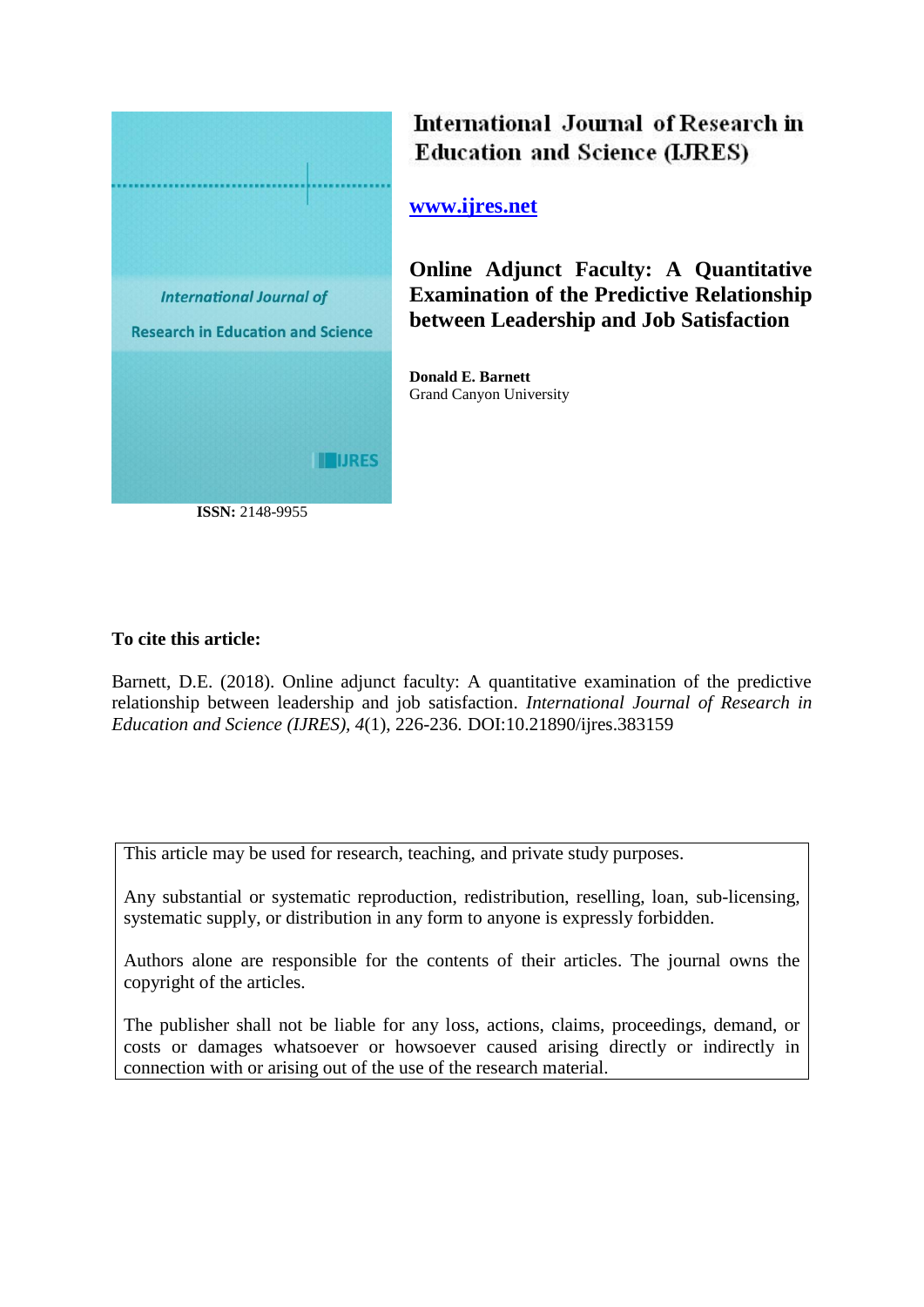

Volume 4, Issue 1, Winter 2018 DOI:10.21890/ijres.383159

# **Online Adjunct Faculty: A Quantitative Examination of the Predictive Relationship between Leadership and Job Satisfaction**

# **Donald E. Barnett**

| <b>Article Info</b>                                                                                                                       | <b>Abstract</b>                                                                                                                                                                                                                                                                                                                                                                                                                                                                                                                                                                                                                                                                                                                                                                                                                                 |
|-------------------------------------------------------------------------------------------------------------------------------------------|-------------------------------------------------------------------------------------------------------------------------------------------------------------------------------------------------------------------------------------------------------------------------------------------------------------------------------------------------------------------------------------------------------------------------------------------------------------------------------------------------------------------------------------------------------------------------------------------------------------------------------------------------------------------------------------------------------------------------------------------------------------------------------------------------------------------------------------------------|
| <b>Article History</b>                                                                                                                    | Advances in technology and the rapid expansion and affordability of the internet                                                                                                                                                                                                                                                                                                                                                                                                                                                                                                                                                                                                                                                                                                                                                                |
| Received:<br>06 August 2017                                                                                                               | have helped facilitate the use of online education, or e-learning. To<br>accommodate increased online enrollments, universities are hiring adjunct<br>faculty to teach online courses. Despite the importance of adjunct faculty, there                                                                                                                                                                                                                                                                                                                                                                                                                                                                                                                                                                                                         |
| Accepted:<br>16 December 2017                                                                                                             | is a lack of research on the experiences of adjuncts, and particularly on the<br>experiences of adjunct faculty who teach online classes. Likewise, there is a lack<br>of research in the for-profit sector of post-secondary education in the United                                                                                                                                                                                                                                                                                                                                                                                                                                                                                                                                                                                           |
| <b>Keywords</b>                                                                                                                           | States. This quantitative correlational study addressed this gap in knowledge by<br>investigating the predictive relationship between dimensions of the Full Range                                                                                                                                                                                                                                                                                                                                                                                                                                                                                                                                                                                                                                                                              |
| e-learning<br>Online education<br>Full-range leadership<br>Job satisfaction<br>Post-secondary education<br>Transformational<br>leadership | Leadership Theory, transformational, transactional, and laissez-faire leadership<br>behaviors, and the overall job satisfaction of adjunct faculty who teach online<br>classes at a for-profit university in the United States. The Multifactor Leadership<br>Questionnaire and Spector's Job Satisfaction Survey were used to collect data to<br>measure the faculty's perceptions of leadership and job satisfaction. The results<br>of multiple linear regression indicated transformational leadership was a<br>significant predictor of job satisfaction, and increased overall satisfaction when<br>present. Transactional leadership was also a significant predictor of overall job<br>satisfaction, but demonstrated a negative relationship. Laissez-faire leadership<br>was not a significant predictor of overall job satisfaction. |

# **Introduction**

Online education in the United States has rapidly expanded in the last decade. Nash (2015) observed, in the future, online courses will most certainly account for a preponderance of classes offered in post-secondary education. Recent research found that currently 28% of higher education students in the United States have taken at least one online class. In 2014, online enrollment exceeded 5.8 million students, with 2.85 million of those students studying exclusively online and 2.97 million supplementing traditional classes with online offerings (Allen & Seaman, 2016). The popularity of online learning and increased enrollments (Allen & Seaman, 2016), and the financial benefits to the university that are associated with hiring adjunct faculty (Dailey-Hebert, Mandernach, Donnelli-Sallee, & Norris, 2014), helped facilitate a demand for non-tenured/parttime, or adjunct, faculty (Gilpin, Saunders, & Stoddard, 2015) that are required to teach online classes. Regardless of the increased use of adjunct faculty, few studies have examined factors that affect their job satisfaction (Rich, 2015).

This study examines the predictive relationship between post-secondary administrative leadership behaviors and the job satisfaction of adjunct faculty who teach online courses at a for-profit university located in the United States. The faculty make-up in United States' higher education has shifted over the past decades from full-time, tenured, faculty to a labor force comprised mostly of part-time adjunct faculty (Eagan, Jaeger, & Grantham, 2015). In 2011, 50% of all faculty at post-secondary schools in the United States were adjuncts (Caruth & Caruth, 2013), and that number continues to grow (Gilpin et al., 2015). Regardless of the popularity of adjunct faculty, Kezar (2013a) observed adjuncts usually do not receive adequate support from university administrators. In general, adjunct faculty have diminished chances for advancement, inadequate raises, no health insurance or retirement benefits, and a limited voice in the policies of their institutions (Halcrow & Olson, 2008; Kezar, 2013b; Morton, 2012). Additionally, Rich (2015) observed online adjuncts might not have the same experiences as their traditional counterparts. Given these factors, Benton and Li (2015) suggested department chairs find ways to increase adjunct faculty job satisfaction, increase their sense of belonging to the organization, and encourage their career development.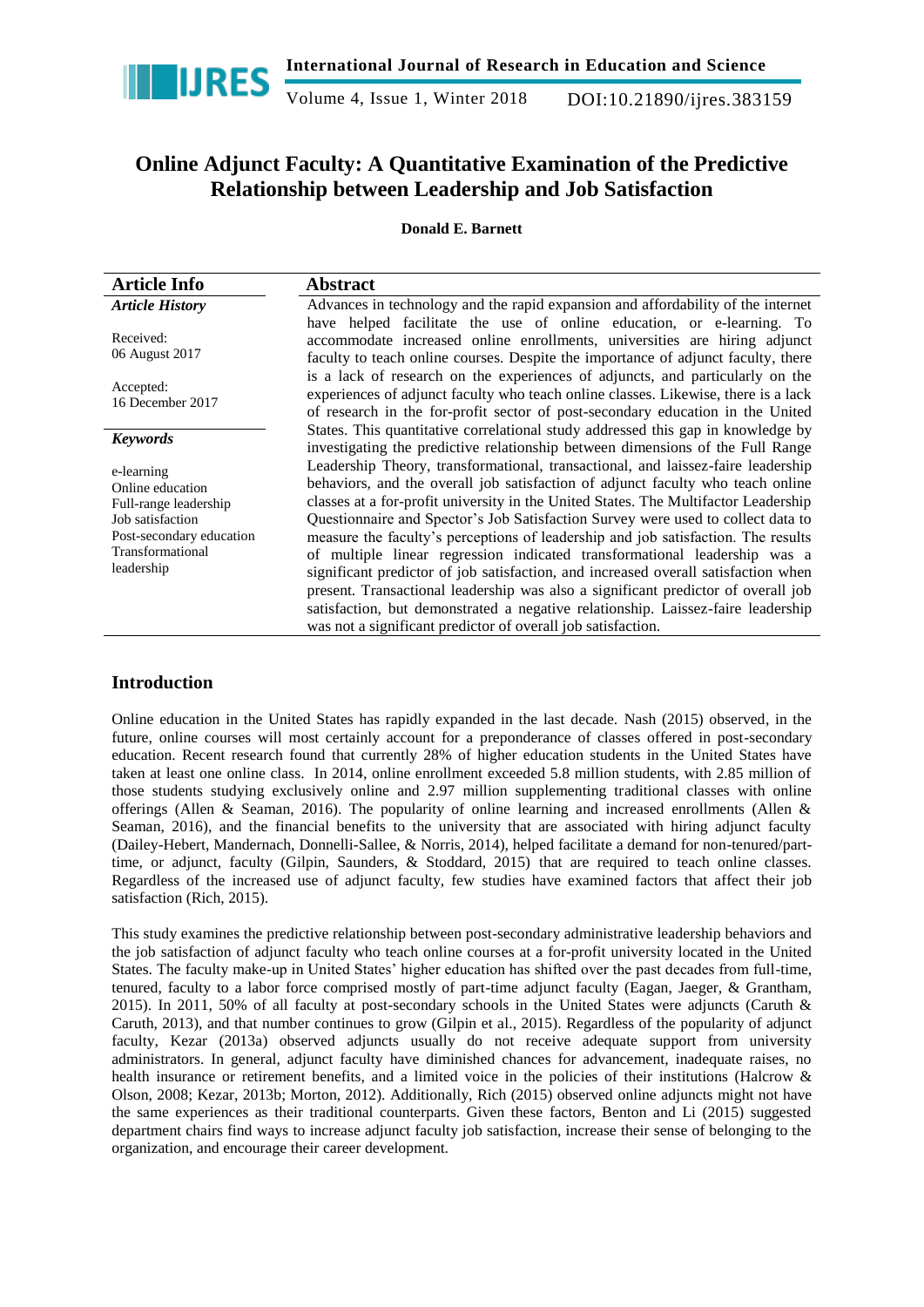In addition to the lack of research on adjunct faculty job satisfaction (Rich, 2015), is the lack of research in forprofit higher education (Chung, 2012). This lack of research is an important observation given the rapid growth of for-profit post-secondary schools in the United States (Gilpin, et al., 2015), which is due largely to the desire of more individuals to obtain a college education, the increased accessibility of federal loans, and the affordability and popularity of online education (Cellini & Chaudhary, 2012). For example, enrollment in the for-profit sector has tripled since 2000 in the United States, with over 1.5 million students enrolled, as of 2014, in a for-profit school. Given the lack of studies on the for-profit higher education (Chung, 2012), there is a need to investigate the effects of leadership behaviors on the job satisfaction of faculty in these institutions (Bateh & Heyliger, 2014).

Recent research has produced conflicting findings on the effects of transformational, transactional, and laissezfaire leadership behaviors on faculty job satisfaction. Bateh and Heyliger (2014), in their research at a public university in Florida, discovered transformational and transactional leadership produced a statistically significant positive relationship to faculty job satisfaction, while laissez-faire leadership produced a negative relationship. Conversely, Amin, Shah, and Tatlah (2013) found transactional leadership was negatively related to faculty job satisfaction, while transformational behaviors produced a significant positive relationship. Masum, Azad, and Beh (2015) found transactional behaviors showed a positive relationship and transformational leadership had no significant relationship with faculty job satisfaction. Given the conflicting results of prior research, a study in the for-profit sector is warranted because factors that affect faculty job satisfaction are largely dependent on what type of school is studied (Al-Smadi & Qbian, 2015). Discovering what leadership behaviors positively predict job satisfaction may prove useful in determining future leadership positions. Moreover, the results of this study may be useful in designing leadership training, which address factors that encourage faculty job satisfaction

#### **Review of the Literature**

For this study, the theoretical foundation for leadership was the Full-Range Leadership Theory (FRLT) (Avolio & Bass, 2004) and the theoretical foundation for job satisfaction was Herzberg's Motivation/Hygiene Theory (Herzberg, Mausner, & Snyderman, 1959). Moynihan, Pandey, and Wright (2012) observed the FLRT is one of the best-formulated and promising theories of leadership. Likewise, (Islam & Ali, 2013) stated Herzberg's theory is one of the most used theories in research that investigates employee job satisfaction.

#### **Full-Range Leadership Theory**

The FRLT, which has undergone several refinements since first proposed, is comprised of three distinctly different groups of leadership behaviors: transformational leadership, transactional leadership, and laissez-faire leadership (Avolio, Bass, & Jung, 1999; Avolio & Bass, 2004; Bass & Avolio, 1994). A general premise of the FRLT is leadership styles are not mutually exclusive. Leaders can, and do, use different styles of leadership to be effective (Bass, 1985). Recent research produced findings that confirm this statement by showing a mixture of transformational and transactional leadership behaviors resulted in significant positive relationships to the job satisfaction of faculty in a Florida public university (Bateh & Heyliger, 2014). Unlike most leadership theories, the FRLT allows researchers to identify a behavior's positive and negative effects on subordinates, and may be effective in the examination of the effect of different leadership styles in post-secondary education (Samad, Reaburn, Davis, & Ahmed, 2015).

#### *Transformational Leadership*

Burns (1978) coined the term transformational leadership during his examination of the biographies of political leaders. Bass (1985) made revised the transformational leadership theory to make it germane in the non-political organizational context. Further refinements by Avolio et al. (1999) and Avolio and Bass (2004) produced a multi-dimensional theory that encompasses five distinct behaviors: individualized consideration, intellectual stimulation, idealized influence (attributed), idealized influence (behavioral), and inspirational motivation (Avolio & Bass, 2004). Hobman, Jackson, Jimmieson, and Martin (2012) observed the individual dimensions of transformational leadership could be distinguished theoretically and empirically.

Burns (1978) professed transformational leaders understand their subordinate's basic needs, and strive to surpass the satisfaction of these needs to awaken, and fulfill, the "higher order" needs of their followers. A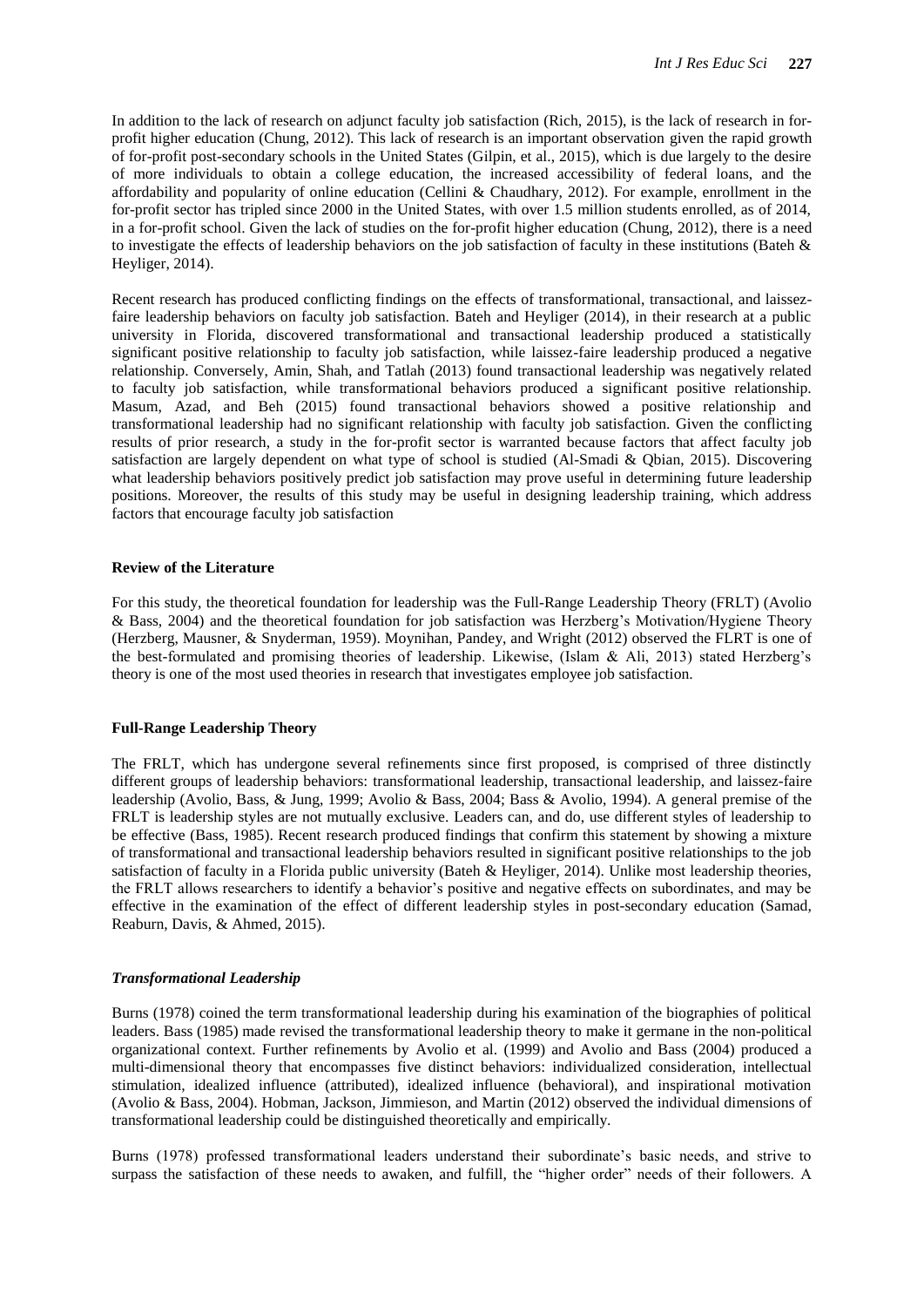transformational leader endeavors to obtain their own potential while enthusiastically satisfying the needs of their followers, and empowering their charges to fulfill their highest potential (Northouse, 2013). Transformational leaders motivate and inspire their subordinates to realize their higher potential by fostering an environment that makes followers feel comfortable, and satisfied with their leadership. This fostering environment is based on encouragement, commendation, acknowledgement, and trust (Mujkić, Šehić, Rahimić, & Jusić, 2014). A leader who exhibits transformational leadership is successful when their subordinates begin to place the organization's mission and future goals ahead of their own individual remuneration (Veiseh, Mohammadi, Pirzadian, & Sharafi, 2014).

The individual facets of transformational leadership focus on fulfilling an individual's intrinsic needs. Individualized consideration involves a leader focusing their individual attention on their follower to develop them to their maximum ability (Bass, 1985). Bass and Avolio (1994), in their observation of individualized consideration, stressed the importance of professionally developing subordinates, and creating an encouraging and compassionate environment. A leader who exhibits individualized consideration frequently interacts with their followers, and acts as a mentor and a coach (Northouse, 2013). Intellectual stimulation encourages creativity and innovation as a method to encourage followers to obtain results that surpass expectations (Northouse, 2013). Leaders who use intellectual stimulation provide interesting and challenging assignments to stimulate their followers. Idealized influence is divided into behavioral and attributed aspects. Behavioral idealized influence refers to a leader displaying strong beliefs and values, a firm sense of purpose, and ethical actions. Attributed idealized influence refers to how employees perceive their leader, which effects leader/follower perceptions (Avolio & Bass, 2004). In other words, behavioral is how a leader acts and attributed is how a leader is perceived. Lastly, inspirational motivation involves exhibiting enthusiasm, inspiring and motivating subordinates, effectively communicating the goals of the organization, and encouraging followers to take an active part in achieving the vision of the organization (Northouse, 2013). A recent study discovered each facet of transformational leadership displayed a significant positive relationship to idea implementation, work commitment, idea promotion, and idea generation in educational institutions (Abbas, Iqbal, Waheed, & Naveed Riaz, 2012).

## *Transactional Leadership*

Transactional leadership differs from transformational leadership in several ways. James Macgregor Burns (1978), who first proposed the transactional leadership theory, stated transactional leadership entails a leader being aware of subordinate and organizational needs, and clearly communicating what must be done to fulfill these needs. Employees are motivated to obtain specific goals by rewards and promises that fulfill a follower's self-interest while meeting the goals of the organization. All duties, codes of discipline, and benefits are strictly defined (Bass & Avolio, 1994), and agreements, or contracts, that define rewards for acceptable performance and punishments for substandard work or violations of organizational policy are made with employees (Bass & Riggio, 2006). Leaders actively monitor employee performance, and act before work becomes substandard (Bass, 1997). Transactional leadership is comprised of two dimensions: contingent reward and management-byexception.

Contingent reward is just that, rewards that are contingent on the successful completion of a specific duty. Rewards may be monetary, such as pay-raises and bonuses, or in the form of commendations, praise, or something else the employee deems desirable (Bass, 1997). Self-interest on the part of the employer and employee is the basis for contingent reward (Bass & Avolio, 1994). Management-by-exception is divided into active and passive forms. Active management-by-exception involves management actively monitoring employee performance and intervening when there is a policy violation or unacceptable performance is detected (Bass, 1997). Passive management-by-exception differs from the active dimension in that the leader only acts after a problem occurs. Often, passive management-by-exception includes negative feedback, punishments, or criticism (Northouse, 2013). Avolio & Bass (2004) made passive management-by-exception a dimension of laissez-faire leadership for purposes of measuring perceptions of full-range leadership with the Multifactor Leadership Questionnaire.

# *Laissez-faire Leadership*

Passive/Avoidant, or laissez-faire, leadership is essentially an absence of any leadership behavior (Bass & Riggio, 2006). This style differs from passive management-by-exception in that when a problem is discovered, the leader fails to act, help, or provide feedback that would help their subordinates obtain their highest potential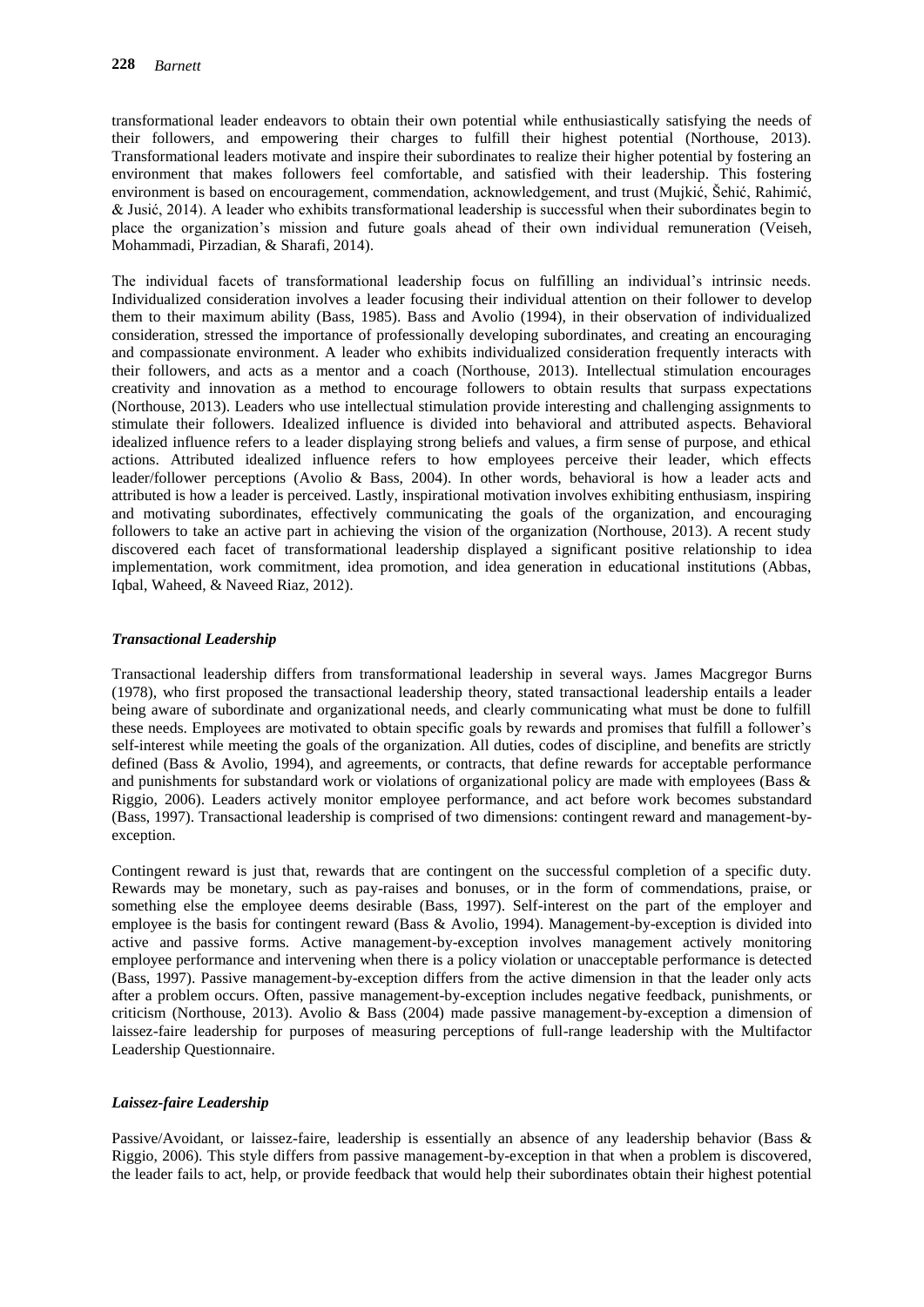(Northouse, 2013). Laissez-faire leaders typically are indifferent, uninfluential, inactive, absent when needed, and devoid of any sense of subordinate development (Bass, 1985). Although infrequently seen in entire organizations (Bass, 1985), laissez-faire leadership is still exhibited by some members of management (Bateh & Heyliger, 2014).

#### **Job Satisfaction**

Faculty job satisfaction is a principal element that influences the dynamics of an organization and major indicator of employee effectiveness (Pan, Shen, Liu, Yang, & Wang, 2015). Despite its importance, scholars fail to agree on what job satisfaction is, and what it entails. In his seminal work, Locke (1976) stated job satisfaction is "a pleasurable or positive emotional state resulting from the appraisal of one's job or job experience" (p. 1300). Islam and Ali (2013) suggested job satisfaction is the outcome of how individuals regard different aspects of their job, with supervision, type of work, environment, policies, and similar aspects contributing to their perception of how the job satisfies their needs. Chamberlain, Hoben, Squires, & Estabrooks (2016) professed job satisfaction is a complex combination of how an individual evaluates the task performance, emotions, and values associated with a job. Instead of attempting to define job satisfaction, for this study, Herzberg's Motivation/Hygiene Theory serves as the theoretical foundation for job satisfaction.

#### **Herzberg's Motivation/Hygiene Theory**

Herzberg et al. (1959) laid the foundations of the Motivation/Hygiene Theory in their study of 203 members of middle management. They found jobs had distinct elements related to job dissatisfaction and job satisfaction. Factors that encouraged satisfaction were identified as motivators. Conversely, factors that encouraged dissatisfaction were called hygiene factors. Herzberg (1987) clearly separated the notions of satisfaction and dissatisfaction when he noted the opposite of satisfaction is not dissatisfaction. Similarly, Herzberg (1987) observed the opposite of dissatisfaction is not satisfaction. Instead, satisfaction and dissatisfaction are related, but also different.

Herzberg et al. (1959) observed the intrinsic factors of the job, known as motivators, increase job satisfaction when present, but do not necessarily increase job dissatisfaction when absent. These motivators include responsibility, achievement, recognition, growth, the work itself, and recognition. These motivators promote long-term job satisfaction, while hygiene factors create dissatisfaction if they are absent. Hygiene factors include the extrinsic factors of relationship with peers, salary, relationships with superiors, supervision, personal life, relationship with subordinates, status, security, organizational policy and administration, and working conditions (Herzberg et al., 1959). Hygiene factors decrease job dissatisfaction when present, but do not necessarily increase job satisfaction. Conversely, if hygiene factors are absent, job dissatisfaction increases. According to Herzberg's Motivation/Hygiene Theory, a leader cannot improve employee job satisfaction by only improving hygiene factors. An increase in hygiene factors may raise satisfaction temporarily, but over the long term, leaders must ensure motivator factors are present. They must raise the levels of the six intrinsic motivators to encourage long-term job satisfaction while discouraging dissatisfaction by ensuring hygiene factors are present.

As an example, the workplace of an organization is out-of-date, dirty, and generally unappealing, and workers are dissatisfied with their working conditions. A new leader modernizes the workplace. Instead of a drab office space, the new leader addresses hygiene concerns by installing modern furniture, adds a water machine, and generally improves the working conditions of the employees. Initially, the employees are less dissatisfied because of the improvements, but that does not necessarily mean they are satisfied with their job. The new leader also takes interest in their employees and encourages employee growth, recognizes achievements, and increases employee responsibility. These motivation factors, while not having a relationship with dissatisfaction, raise the levels of job satisfaction. Also, these intrinsic factors increase satisfaction over the long-term (Herzberg et al., 1959). A simple change in the décor of the office may only affect employee perceptions over the short term; however, a combination of an increase in hygiene and motivator factors simultaneously decreases dissatisfaction while increasing job satisfaction, which is what Herzberg professes as the correct manner to foster overall job satisfaction in employees.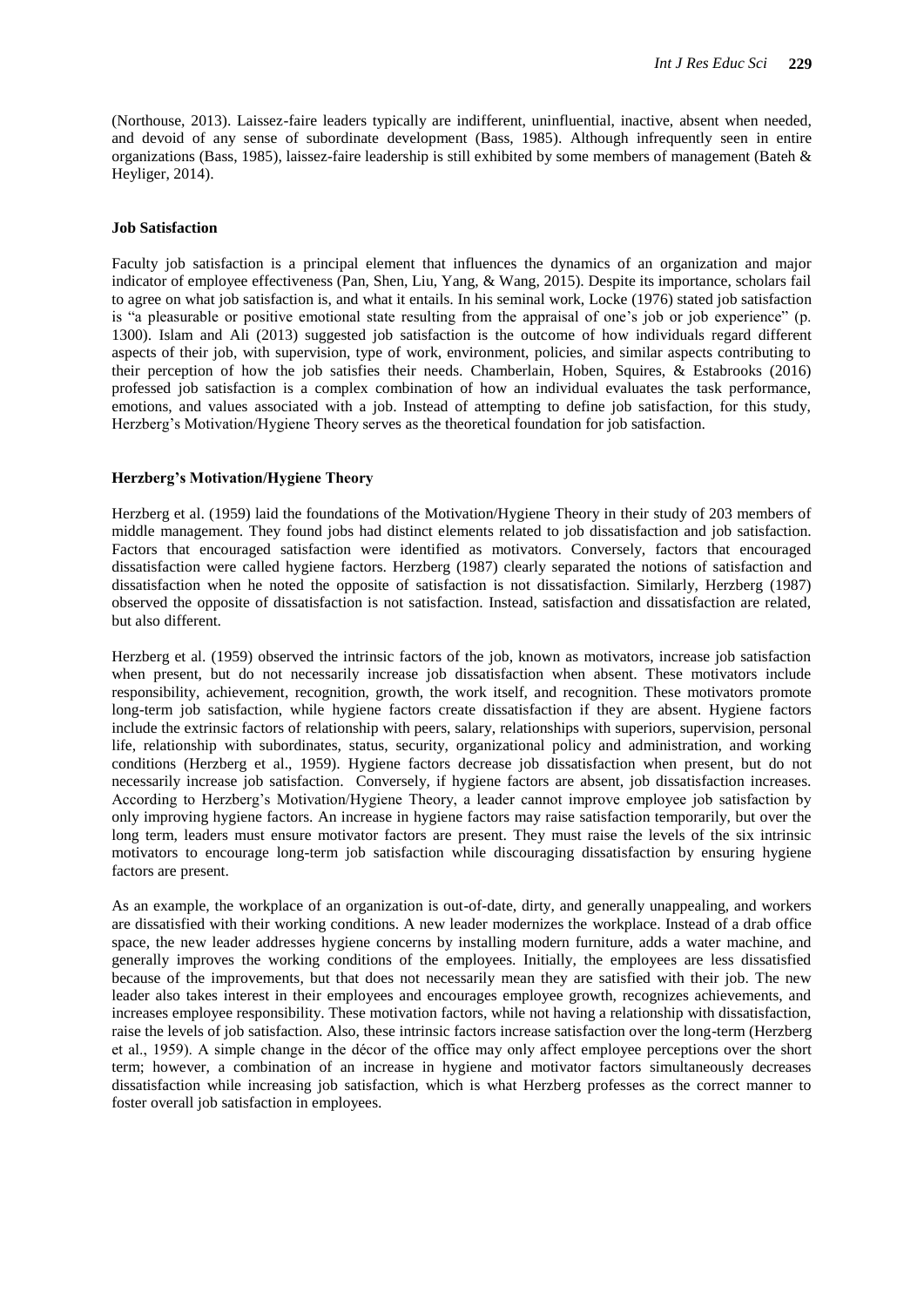# **Research Question**

Syed and Yan (2012) observed employee job satisfaction is fundamental to an organization's success. Despite this, there is little research on the experiences of adjunct faculty who teach online classes (Rich, 2015) or the for-profit sector of higher education (Chung, 2012). Bateh and Heyliger (2014) concluded there is a need to study the effects of transformational, transactional, and laissez-faire leadership behaviors on faculty job satisfaction in for-profit post-secondary schools in the United States. To address this gap in knowledge, the researcher proposes the following research question and null hypotheses:

RQ1: To what extent does the use of transformational, transactional, and laissez-faire leadership by administrators predict the overall job satisfaction of adjunct faculty who teach online classes at a forprofit institution of higher education in the United States?

 $H_0$ : There is no statistically significant predictive relationship between the use of transformational leadership and the job satisfaction of the adjunct faculty.

 $H2<sub>0</sub>$ : There is no statistically significant predictive relationship between the use of transactional leadership by administrators and the job satisfaction of the adjunct faculty.

 $H3<sub>0</sub>$ : There is no statistically significant predictive relationship between the use of laissez-faire leadership by administrators and the job satisfaction of the adjunct faculty.

# **Method**

The design for this study was quantitative correlational. The research involved the use of multiple linear regression to determine if there was a predictive relationship between the overall transformational, transactional, and laissez-faire leadership behaviors of first-line higher education administrators in a for-profit university and the overall job satisfaction of adjunct faculty who teach online classes at the same institution. The dependent variable for the study was the overall job satisfaction of adjunct faculty who teach online classes. The independent variables were the (1) overall transformational leadership behaviors, (2) overall transactional leadership behaviors, and (3) overall laissez-faire leadership behaviors of the faculty's direct supervisor.

#### **Population and Sample**

The target population of this sample consisted of approximately 800 faculty members of a for-profit university in the United States. An invitation to participate in an online survey was given to the members of the population via the institutions email system with the stipulation that to be eligible for the survey, they must be adjunct faculty who have taught an online class within the past six months. A total of 84 surveys were returned. Of those, seven surveys were not completed and were removed, which left a total of  $N = 77$  respondents. According to G\*Power (Faul. Erdfelder, E., Lang, A. G., & Buchner, 2007), using a 95% confidence level, a 5% margin of error, effect of  $f^2 = .15$ , and a power of 0.80, the minimum sample size for bivariate linear regression was 77 respondents.

### **Instruments**

The instruments for this study were the Multifactor Leadership Questionnaire 5x (MLQ) (Avolio & Bass, 2004) and Spector's Job Satisfaction Survey (JSS) (Spector, 1997). The MLQ is a 45-question instrument that uses 36 questions, measured on a five-point Likert type scale, to measure the nine dimensions of the FRLT with five questions each. The dimensions include the "transformational dimensions of inspirational motivation, intellectual stimulation, attributed idealized influence, behavioral idealized influence, and individual consideration, the transactional dimensions of active management-by exception and contingent reward, and the two dimensions of laissez-faire leadership; laissez-faire behaviors and passive management-by-exception" (Bass & Riggio, 2006). The remaining nine questions address the leadership outcome variables of extra effort, effectiveness, and leader satisfaction, which were not used for this study. The respondents were given statements like my supervisor "is absent when I need him/her", and asked to pick responses ranging from 1, "not at all", to 5 "frequently, if not always". The individual dimensions of each leadership style were combined to measure the overall perceptions of transformational, transactional, and laissez-faire leadership behaviors.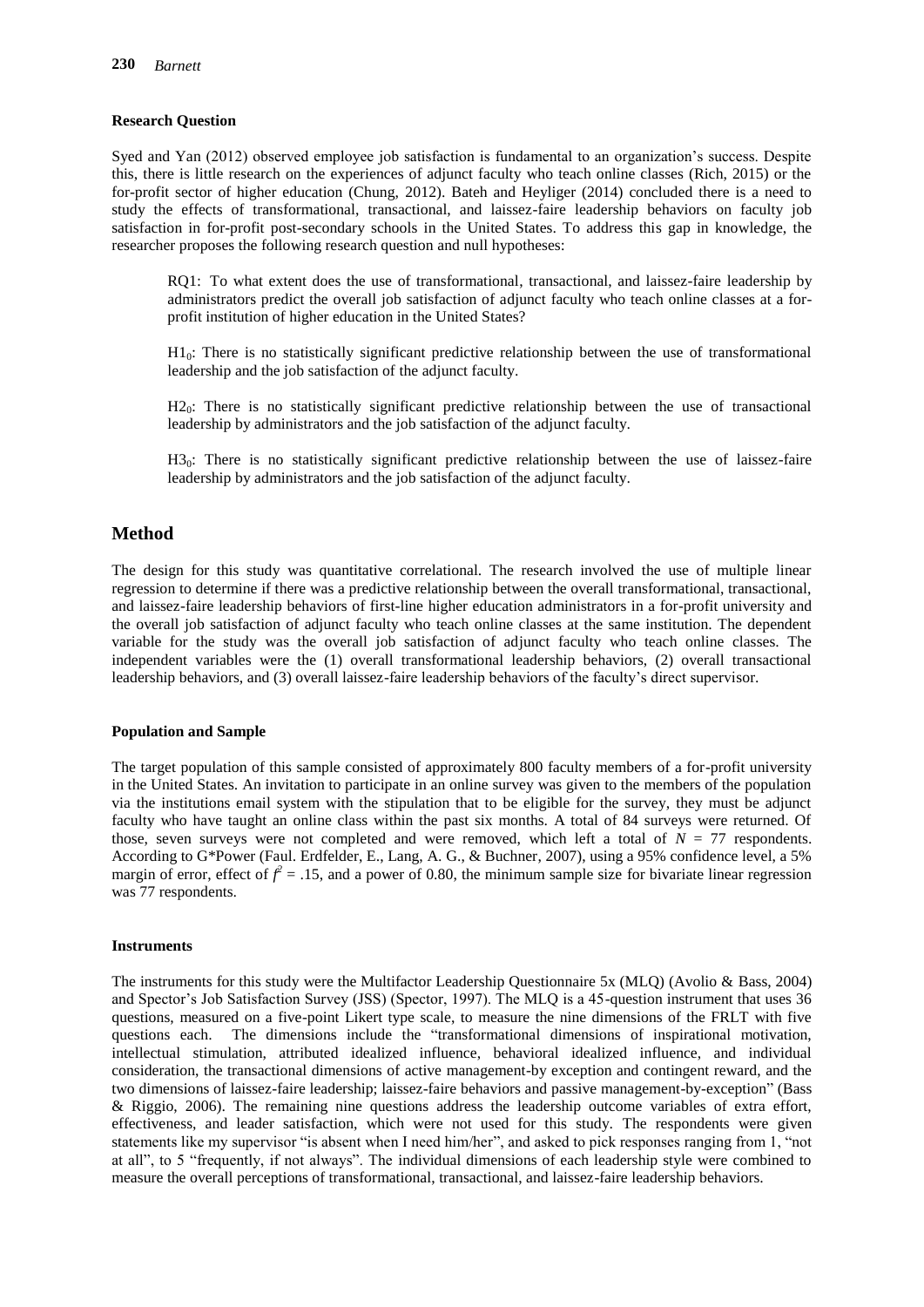The JSS is a 36-question instrument that uses a 6-point Likert scale to measure nine work factors. The job factors measured included the "nature of work, communication, operating procedures, coworker relationships, fringe benefits, contingent rewards, supervision, pay, and promotion potential" (Spector, 1997). Respondents could choose answers from 1, "disagree very much", to 6, "agree very much" to statements such as "My supervisor gives me interesting assignments". The individual dimensions of each job factor were combined to measure overall job satisfaction.

#### **Reliability**

A Cronbach's alpha value of .90 or more is deemed excellent, .80-.89 is considered good, .70-.79 is considered acceptable, .60-.69 is considered questionable, .50-.59 is poor, and less than .50 is unacceptable (George & Mallery, 2016). All constructs were found to be reliable for the dataset used in this study (Table 1).

# **Results**

#### **Descriptive Statistics**

Demographic questions, such as sex, age, education, were not used in this study. A descriptive examination (Table 1) indicates that after adjusting for the number of items measured, transactional leadership was perceived as most used by first-line administrative leaders  $(M = 2.87)$  with eight items measured. Transformational leadership was perceived as the second most used style of leadership (*M* = 2.85) with 20 items measured. Lastly, laissez-faire leadership was perceived as the third most used style of leadership (*M* = 2.79) with eight items measured. The three styles of leadership were each perceived as being used a significant amount of time by administrators, which indicates leaders use more than one style of leadership.

The overall job satisfaction score had a possible range of  $36 - 216$ . Spector (1997) suggested interpreting the 36-item total for overall job satisfaction, where possible means range from 36 to 216, as follows: The scores of 36 to 108 indicate dissatisfaction, 144 to 216 shows satisfaction, and 108 and 144 viewed as signifying ambivalence. Adhering to Spector's suggestion, the sample indicated ambivalence regarding their overall job satisfaction ( $M = 116.34$ ).

| Tuble 1. Theusthes of Centrul Tengency and Cronouen S Coemercin Tuplia (1) |        |       |     |  |  |  |
|----------------------------------------------------------------------------|--------|-------|-----|--|--|--|
| Leadership Style                                                           | M      | SD    | α   |  |  |  |
| Transformational leadership                                                | 2.85   | 0.84  | .95 |  |  |  |
| Transactional leadership                                                   | 2.87   | 0.65  | .69 |  |  |  |
| Laissez-faire leadership                                                   | 2.79   | 0.77  | .79 |  |  |  |
| Total satisfaction                                                         | 116.34 | 19.92 | .90 |  |  |  |

Table 1. Measures of Central Tendency and Cronbach's Coefficient Alpha ( $N = 77$ )

*Note.*  $M = \text{Mean}$ ;  $SD = \text{Standard Deviation}$ 

### **Multiple Linear Regression**

A multiple linear regression was performed to regress the dependent variable of overall job satisfaction on the three independent variables of (a) transformational leadership, (b) transactional leadership, and (c) laissez-faire leadership. Results of the multiple linear regression are presented in Table 2.

The model indicated at least one predictor was significantly different from zero  $[F(3, 73) = 13.57, p < .0005]$ , with  $R^2$  of .358 (.332 adjusted). The adjusted R-square value of .358 indicated approximately 36% of the variability in the dependent variable of total satisfaction was predicted by the three independent variables in the model. Two predictors were significant for the outcome of overall job satisfaction, (a) transformational leadership [*t* (73) = 4.85, *p* < .0005; 95% CI (1.78, 4.26], and (b) transactional leadership [*t* (73) = -2.81, *p* = .006; 95% CI (-7.61, -1.29]. The squared semi-partial correlation for the predictor of transformational leadership was 0.21, indicating this variable contributed 21% of unique variance to the outcome of total satisfaction. The squared semi-partial correlation for the predictor of transactional leadership, 0.07, indicated 7% of unique variance on the outcome of total satisfaction can be attributed to the transactional leadership variable. The size and direction of the coefficient for transformational leadership  $(B = 3.02)$  indicates on average, the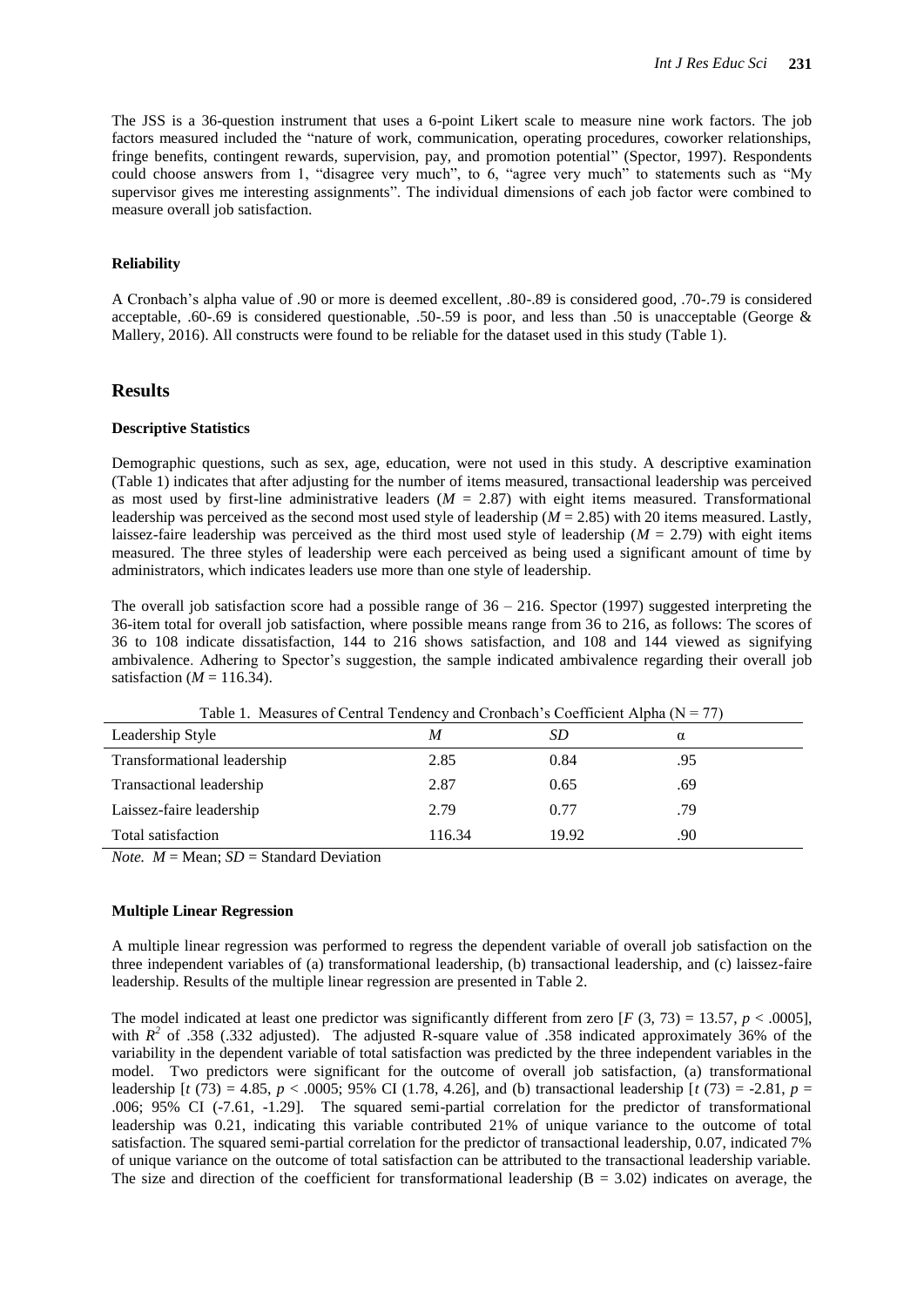score of total satisfaction increases approximately 3 points for each 1-point increase in the transformational leadership scores. Thus, increases in transformational leadership are associated with increases in total satisfaction. The negative value of the coefficient of the predictor of transactional leadership (-4.45) indicates total satisfaction decreased by approximately 4.5 points on average for each 1-point increase in transactional leadership. This suggests increases in transactional leadership are associated with decreases in total satisfaction.

| Table 2. Multiple regression results for total satisfaction |         |       |         |         |            |  |  |  |
|-------------------------------------------------------------|---------|-------|---------|---------|------------|--|--|--|
| Variable                                                    | B       | SE B  | β       | t       | Sig.       |  |  |  |
| Transformational leadership                                 | 3.02    | 0.62  | .638    | 4.858   | < 000<br>5 |  |  |  |
| Transactional leadership                                    | $-4.45$ | 1.59  | $-.289$ | $-2.81$ | .006       |  |  |  |
| Laissez-faire leadership                                    | $-0.34$ | 1.60  | $-.026$ | $-0.21$ | .833       |  |  |  |
| Constant                                                    | 100.71  | 16.66 |         |         |            |  |  |  |
| Model Summary: $F = 13.57, p < 0.0005$                      |         |       |         |         |            |  |  |  |
| $N = 77$                                                    |         |       |         |         |            |  |  |  |
| $R^2 = .358$                                                |         |       |         |         |            |  |  |  |
| Adjusted $R^2 = .332$                                       |         |       |         |         |            |  |  |  |

*Note.* Sig.= Significance (p-value).

### **Hypothesis 1**

 $H_0$ : There is no statistically significant predictive relationship between the use of transformational leadership by administrators and the job satisfaction of adjunct faculty who teach online classes.

The predictor of transformational leadership was statistically significant for the outcome of total satisfaction [*t*  $(73) = 4.85$ ,  $p < .0005$ ; 95% CI (1.78, 4.26)]. Null Hypothesis 1 was rejected. There is sufficient evidence to indicate there is a statistically significant predictive relationship between the use of transformational leadership and the job satisfaction of the sample.

#### **Hypothesis 2**

 $H2<sub>0</sub>$ : There is no statistically significant predictive relationship between the use of transactional leadership by administrators and the job satisfaction of adjunct faculty who teach online classes.

The predictor of transactional leadership was statistically significant for the outcome of total satisfaction [*t* (73)  $=$  -2.81,  $p = .006$ ; 95% CI (-7.61, -1.29]. Null Hypothesis 2 was rejected. There is sufficient evidence to indicate there is a statistically significant predictive relationship between the administrators' transactional leadership style and the job satisfaction of the sample.

# **Hypothesis 3**

H3<sub>0</sub>: There is no statistically significant predictive relationship between the use of laissez-faire leadership by administrators and the job satisfaction of the adjunct faculty who teach online classes.

The predictor of laissez-faire leadership was statistically significant for the outcome of total satisfaction  $\left[ t(73) \right]$ -0.34, *p* = .833; 95% CI (-3.52, 2.84]. Null Hypothesis 2 was not rejected. There is not sufficient evidence to indicate there is a statistically significant predictive relationship between the administrators' laissez-faire leadership style and the job satisfaction of online adjunct faculty in a for-profit university in the United States.

# **Discussion**

Adjunct faculty face different challenges than their traditional counterparts. Generally, they receive fewer benefits and have a lesser voice in the university (Kezar, 2013a, 2013b). Adjunct faculty who teach online classes may face even more challenges. They generally work from home and are largely isolated from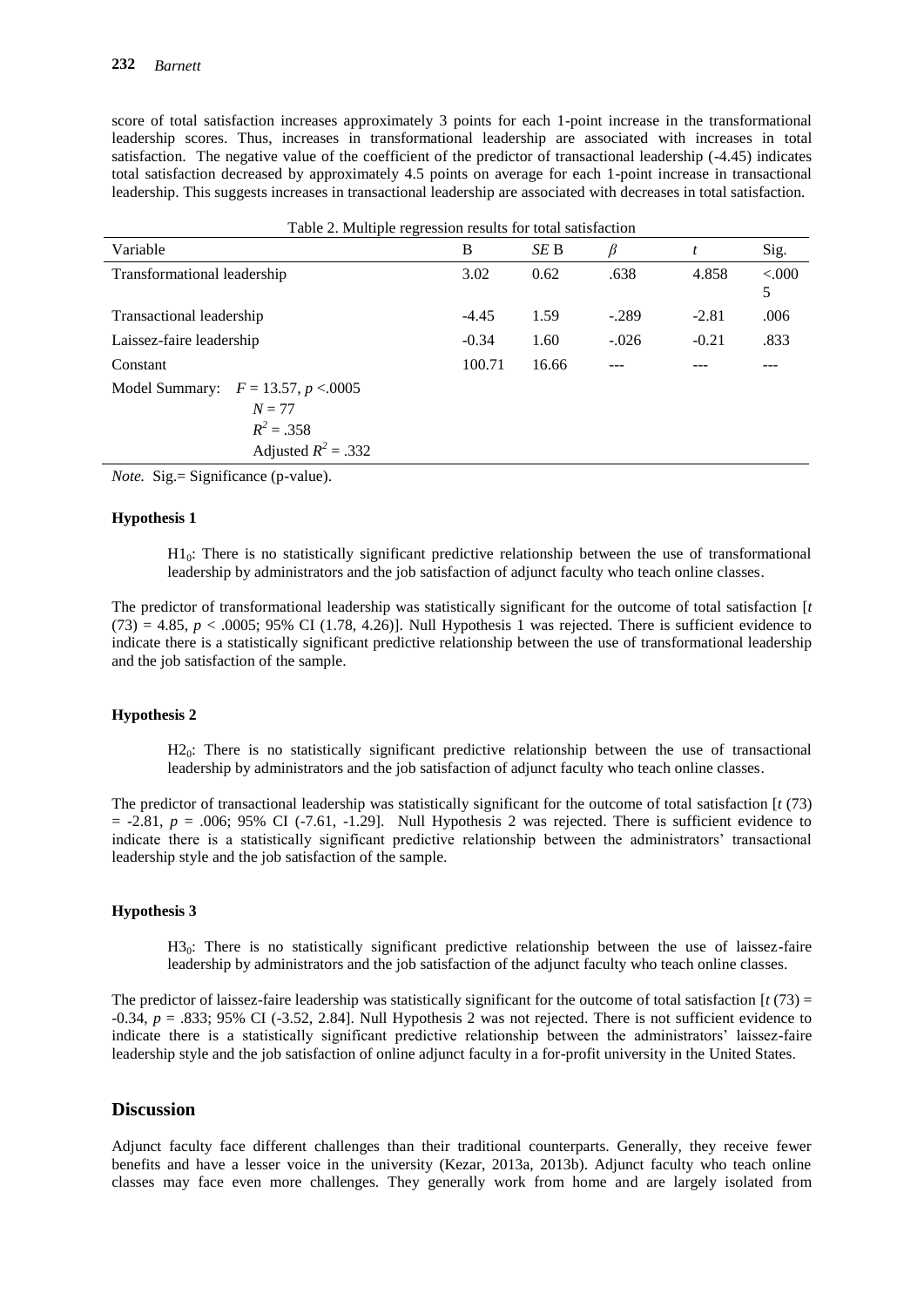leadership and their co-workers, which may explain the ambivalence displayed in this study concerning overall job satisfaction. Spector (1997) noted mean scores between 108 and 144 indicates ambivalence. A mean value of 116, as found in this study, suggests online adjuncts at this university are neither satisfied nor dissatisfied with their job. Further examination of the descriptive statistics shows the sample perceived their direct superior used transformational, transactional, and laissez-faire leadership to a similar extent, which supports the assertion by Bass (1985) that leaders use all three leadership behaviors to a certain degree.

Transactional leadership is largely based on compensation and the monitoring of employee work, while transformational leadership motivates, stimulates, and encourages followers to strive to accomplish the goals of the organization (Avolio & Bass, 2004). Interestingly, the sample perceived transactional leadership as being the most used leadership behavior. Moreover, transactional leadership displayed a significant negative relationship with overall job satisfaction. These two observations suggest the use of transactional leadership may have encouraged ambivalence, or increased dissatisfaction, in the sample. Herzberg et al. (1959) noted extrinsic hygiene factors, if not present, increase job dissatisfaction. Transactional leadership, unlike transformational leadership, focuses on contingent rewards and adherence to the policy and rules of the organization. It is arguable contingent rewards are largely extrinsic in nature, which suggests some aspects of contingent rewards may be lacking, as perceived by this sample, which may help explain the ambivalence exhibited towards job satisfaction.

The sample perceived transformational leadership as being the second most used style of leadership by their superiors. Additionally, transformational leadership was found to be a significant predictor of overall job satisfaction. The findings of this study suggest that as the use of transformational leadership increases the overall job satisfaction of online adjuncts increases. Likewise, if transformational leadership behaviors decrease, overall job satisfaction decreases as well. This finding is consistent with other studies (Bateh & Heyliger, 2014; Omar & Hussin, 2013) that came to a similar conclusion. Online adjuncts, who are often isolated from their coworkers and leadership, appear to benefit from transformational leadership despite perceiving transactional leadership as the most used by their leaders. The mean for transformational leadership (*M* = 2.85), which is under the standard mean for the scale  $(M = 3)$ , indicates the respondents did not feel their leaders used transformational a majority of the time. Moreover, the means of each independent variable, transformational, transactional, and laissez-faire leadership were below the standard mean, which suggests the respondents did not perceive any of these leadership styles as being used a majority of the time. Laissez-faire leadership, perceived as the third most used style of leadership, was not a significant predictor of overall job satisfaction (*p* = .833).

Arguably, transformational leadership is largely based on intrinsic dimensions. Moreover, intrinsic motivators encourage job satisfaction if present and decrease satisfaction if absent (Herzberg et al., 1959). The findings of this study suggest the leadership of this organization may under use transformational leadership. Significant interaction between leader and follower may be hampered by the distance that separates online adjuncts from their superiors, and may help explain the sample's perception that transformational leadership was the second most used type of leadership. Conversely, the findings may suggest leaders in this organization simply do not use transformational leadership as much as they do transactional leadership. This observation suggests the organization should design leadership development programs that emphasize the benefits of transformational leadership to the organization and employee. Additionally, administrators may be having difficulty effectively leading in the virtual environment, which suggests training in e-leadership may be warranted.

This study demonstrates the positive effects of transformational leadership on the job satisfaction of adjunct faculty who teach online classes at one specific university. This study also shows the detrimental effects of transactional leadership on the same sample, as shown in previous research (Saleem, 2015). Laissez-faire leadership did not display a significant predictive relationship with overall job satisfaction. The findings support the Motivation/Hygiene theory, which emphasized the importance of satisfying motivators and hygiene factors. The results of this study may be helpful in designing leadership development programs by identifying leadership behaviors that increase or decrease satisfaction.

# **Conclusion**

The results of this study showed transformational leadership was a significant predictor of overall online adjunct job satisfaction, and is positively related to the overall job satisfaction of the sample. Transactional leadership, while also being a significant predictor of overall job satisfaction, demonstrated a negative relationship to the overall job satisfaction of the sample. Laissez-faire leadership did not display a significant relationship with overall job satisfaction. This study provided valuable information on an under researched demographic that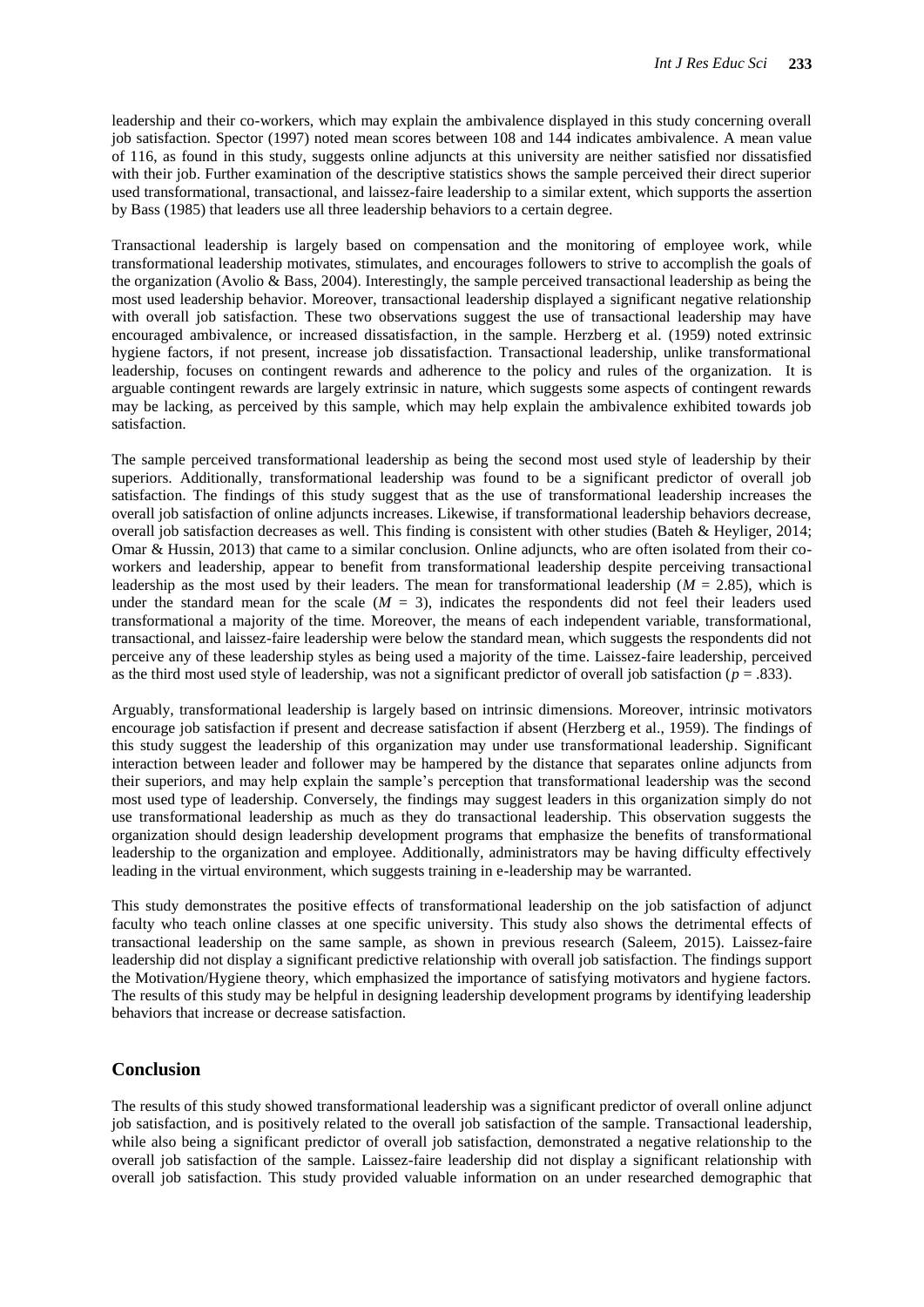included adjunct faculty who teach online classes at a for-profit university in the United States. This research also yielded limitations and several suggestions for further research.

Although this study addressed a gap in academic knowledge, there are limitations to this study. The first limitation is the fact that only one university was investigated. Future research into other samples of adjunct faculty who teach online classes is warranted. The second limitation is the fact that a quantitative study can only capture a point in time and cannot investigate the respondent's motives and feelings. It may be beneficial to perform a qualitative study to determine why online adjuncts hold a specific view about their leadership and job satisfaction. The findings may add depth to quantitative research performed on a similar sample. It may also be beneficial to examine the individual dimensions of the FRLT, and their effects on overall job satisfaction. Likewise, further investigation into e-leadership and its effect on online employees is warranted. Further research should examine how leadership behaviors affect the individual dimensions of job satisfaction. Lastly, similar research should be performed using descriptive data that includes demographic information such as sex, age, years under current leader, and other questions that may help identify any differences in the sample.

An abundance of previous research has shown transformational leadership to be beneficial to organizational and individual outcomes in addition to job satisfaction (Amin et al., 2016). Given the findings of this research, a prudent suggestion is leadership in for-profit sector, and specifically organizations that are predominately online, consider incorporating transformational leadership training into their employee development programs, and make transformational leadership a part of their day-to-day operations. Doing so may help foster employee job satisfaction, which may increase the effectiveness of the organization and the quality of education provided to students.

# **Acknowledgements**

This study would not have been possible without the support, and exceptional proofreading skills, of my wife Heather Barnett.

# **References**

- Abbas, G., Iqbal, J., Waheed, A., & Naveed Riaz, M. (2012). Relationship between transformational leadership style and innovative work behavior in educational institutions. *Journal of Behavioural Sciences*, *22*(3), 18-32.
- Al-Smadi, M. S., & Qbian, Y. M. (2015). Assessment of job satisfaction among faculty members and its relationship with some variables in Najran University. *Journal of Education and Practice*, *6*(35), 117- 123.
- Allen, I. E., & Seaman, J. (2016). *Online report card - Tracking online education in the United States*. Retrieved from Online Learning Consortium: http://onlinelearningsurvey.com/reports/onlinereportcard.pdf
- Amin, M., Shah, S., & Tatlah, I. A. (2013). Impact of principals/directors' leadership styles on job satisfaction on the faculty members: Perceptions of the faculty members in a public university of Punjab, Pakistan. *Journal of Research & Reflections in Education*, *7*(2), 97-112.
- Avolio, B. J., & Bass, B. M. (2004). *Multifactor Leadership Questionnaire: Third Edition Manual and Sampler Set*. Menlo Park, PA: Mind Garden Inc.
- Avolio, B. J., Bass, B. M., & Jung, D. I. (1999). Re-examining the components of transformational and transactional leadership using the Multifactor Leadership. *Journal of Occupational and Organizational Psychology*, *72*(4), 441-462. http://dx.doi.org/10.1348/096317999166789/pdf
- Bass, B. M. (1985). *Leadership and performance beyond expectations*. New York, NY: The Free Press.
- Bass, B. M. (1997). Personal selling and transactional/transformational leadership. *Journal of Personal Selling and Sales Management*, *17*(3), 19-28.
- Bass, B. M., & Avolio, B. J. (1994). *Improving organizational effectiveness through transformational leadership*. Thousand Oaks, CA: Sage Publications.
- Bass, B. M., & Riggio, R. E. (2006). *Transformational leadership*. Mahwah, NJ: Erlbaum.
- Bateh, J., & Heyliger, W. (2014). Academic administrator leadership styles and the impact on faculty job satisfaction. *Journal of Leadership Education*, *13*(3), 34-49. http://dx.doi.org/10.12806/v13/i3/rf3
- Benton, S., & Li, D. (2015). Professional development for online adjunct faculty: The Chair's role. *The Department Chair*, *26*(1), 1-3. http://dx.doi.org/10.1002/dch.30027
- Burns, J. M. (1978). *Leadership*. New York, NY: Harper and Row.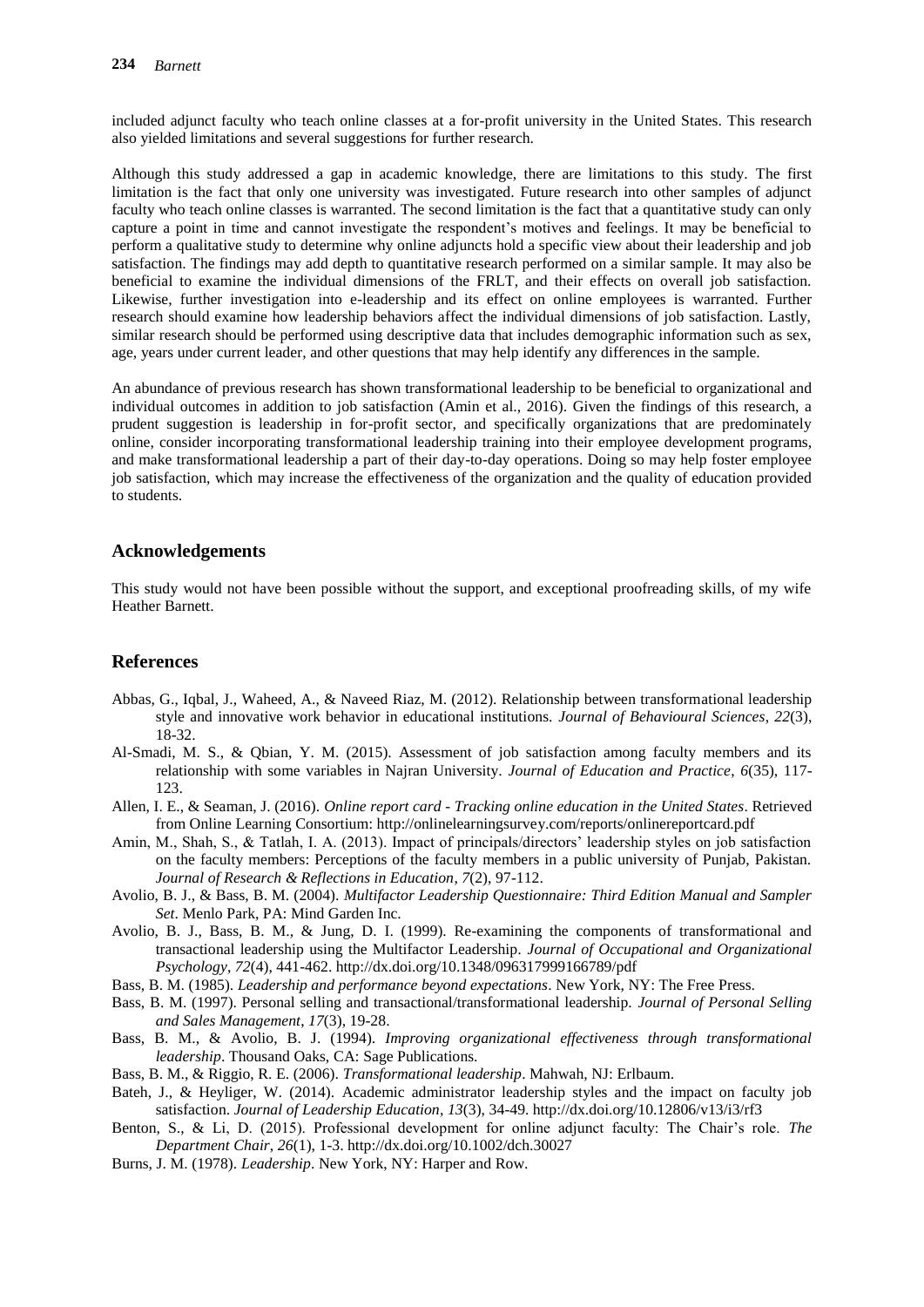- Caruth, G. D., & Caruth, D. L. (2013). Adjunct faculty: Who are these unsung heroes of academe? *Current Issues in Education*, *16*(3), 1-10.
- Cellini, S. R., & Chaudhary, L. (2012). The labor market returns to a for-profit college education. *Economics of Education Review*, *43*, 125-140. http://dx.doi.org/10.1016/j.econedurev.2014.10.001
- Chamberlain, S. A., Hoben, M., Squires, J. E., & Estabrooks, C. A. (2016). Individual and organizational predictors of health care aide job satisfaction in long term care. *BMC Health Services Research*, *16*(1), 1- 9. http://dx.doi.org/10.1186/s12913-016-1815-6
- Chung, A. S. (2012). Choice of for-profit college. *Economics of Education Review*, *31*, 1084-1101. http://dx.doi.org/10.1016/j.econedurev.2012.004
- Dailey-Hebert, A., Mandernach, B., Donnelli-Sallee, E., & Norris, V. (2014). Expectations, motivations, and barriers to professional development: Perspectives from adjunct instructors teaching online. *Journal of Faculty Development*, *28*(1), 67-82.
- Eagan, M. K., Jaeger, A. J., & Grantham, A. (2015). Supporting the academic majority: Policies and practices related to part-time faculty's job satisfaction. *The Journal of Higher Education*, *86*(3), 448-481. http://dx.doi.org/10.1353/jhe.2015.0012
- Faul, F., Erdfelder, E., Lang, A. G., & Buchner, A. (2007). G\*Power 3: A flexible statistical power analysis program for the social, behavioral, and biomedical sciences. *Behavior Research Methods*, *39*, 175-191. http://dx.doi.org/10.3758/bf03193146
- George, D., & Mallery, P. (2016). *IBM SPSS Statistics 23 step by step: A simple guide and reference*. Routledge.
- Gilpin, G. A., Saunders, J., & Stoddard, C. (2015). Why has for-profit colleges' share of higher education expanded so rapidly? Estimating the responsiveness to labor market changes. *Economics of Education Review*, *45*, 53-63. http://dx.doi.org/10.1016/j.econedurev.2014.11.004
- Halcrow, C., & Olson, M. R. (2008). Adjunct faculty: Valued resource or cheap labor? *Focus on Colleges, Universities, and Schools*, *6*(1), 1-8.
- Herzberg, F. (1987). One more time: How do you motivate employees? *Harvard Business Review*, *65*(5), 109- 120. http://dx.doi.org/10.1007/978-1-349-02701-9\_2
- Herzberg, F., Mausner, B., & Snyderman, B. B. (1959). *The motivation to work*. New York, NY: Wiley.
- Hobman, E. V., Jackson, C. J., Jimmieson, N. L., & Martin, R. (2012). The effects of transformational leadership behaviours on follower outcomes: An identity based analysis. *European Journal of Work and Organizational Psychology*, *20*, 553-580. http://dx.doi.org/10.1080/1359432x.2010.490046
- Islam, S., & Ali, N. (2013). Motivation-Hygiene Theory: Applicability on teachers. *Journal of Managerial Sciences*, *7*(1), 87-104.
- Kezar, A. (2013a). Departmental cultures and non-tenure track faculty: Willingness, capacity, and opportunity to perform at four-year institutions. *The Journal of Higher Education*, *84*(2), 153-188. http://dx.doi.org/10.1353/jhe.2013.0011
- Kezar, A. (2013b). Examining non-tenure track faculty perceptions of how departmental policies and practices shape their performance and ability to create student learning at four-year institutions. *Research in Higher Education*, *54*(5), 571-598. http://dx.doi.org/10.1007/s11162-013-9288-5
- Locke, E. A. (1976). The nature and causes of job satisfaction. In N. D. Dunnette (Ed.), *Handbook of industrial and organizational psychology* (pp. 1297-1349). Chicago, IL: Rand McNally.
- Masum, A. M., Azad, M. K., & Beh, L. (2015). Determinates of academics' job satisfaction: Empirical evidence from private universities in Bangladesh. *Plos ONE*, *10*(5), 1-15. http://dx.doi.org/10.1371/journal.pone.0117834
- Morton, D. R. (2012). Adjunct faculty embraced: The institution's responsibility. *Christian Education Journal*, *9*(2), 398-407.
- Moynihan, D., Pandey, S., & Wright, B. (2012). Setting the table: How transformational leadership fosters performance information use. *Journal of Public Administration Research and Theory*, *22*, 143-164. http://dx.doi.org/10.1093/jopart/mur024
- Mujkić, A., Šehić, D., Rahimić, Z., & Jusić, J. (2014). Transformational leadership and employee satisfaction. *Ekonomski Vjesnik*, *27*(2), 259-270.
- Nash, J. A. (2015). Future of online education in crisis: A call to action. *The Turkish Online Journal of Educational Technology*, *14*(2), 80-88. Retrieved from http://tojet.net/volumes/v14i2.pdf#page=90
- Northouse, P. (2013). *Leadership: Theory and practice* (6th ed.). Los Angeles, CA: Sage Publications.
- Omar, W. A., & Hussin, F. (2013). Transformational leadership style and job satisfaction relationship: A study of structural equation modeling (SEM). *International Journal of Academic Research in Business and Social Sciences*, 3(2), 346-365.
- Pan, B., Shen, X., Liu, L., Yang, Y., & Wang, L. (2015). Factors associated with job satisfaction among university teachers in northeastern region of China: A cross-sectional study. *International Journal of*